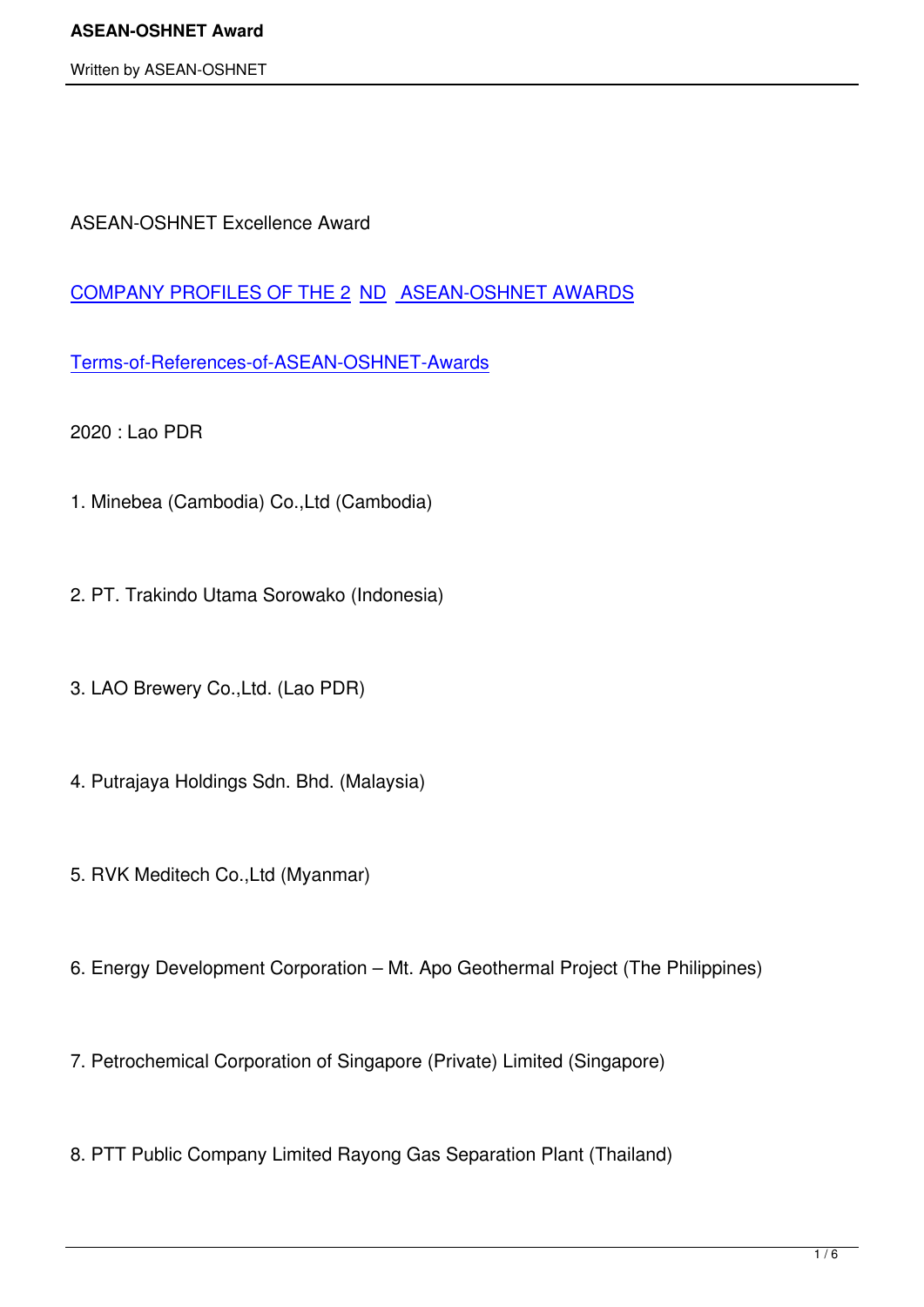#### Written by ASEAN-OSHNET

9. Nothern Power Corporation (NPC) (Vietnam)

2018 : Cambodia

- 1. Haji Adinin and Sons (B) Sdn Bhd (Brunei Darussalam)
- 2. Sabrina (Cambodia) Garment Manufacturing Corp (Cambodia)

3. PT. Indonesia Power Unit Pembangkitan Bali (Indonesia)

- 4. Phu Bia Mining Limited (Lao PDR)
- 5. Langsat Terminal (One) Sdn Bhd (Malaysia)
- 6. United Paints Group Co., Ltd. (Myanmar)
- 7. Sunpower Philippines Manufacturing Limited (Philippines)
- 8. Rockwell Automatic Asia Pacific Business Center (Singapore)
- 9. Thai Stanley Electric Public Company Limited. (Thailand)
- 10. Duy Tan Plastics Corporation (Viet Nam)

2016 : Viet Nam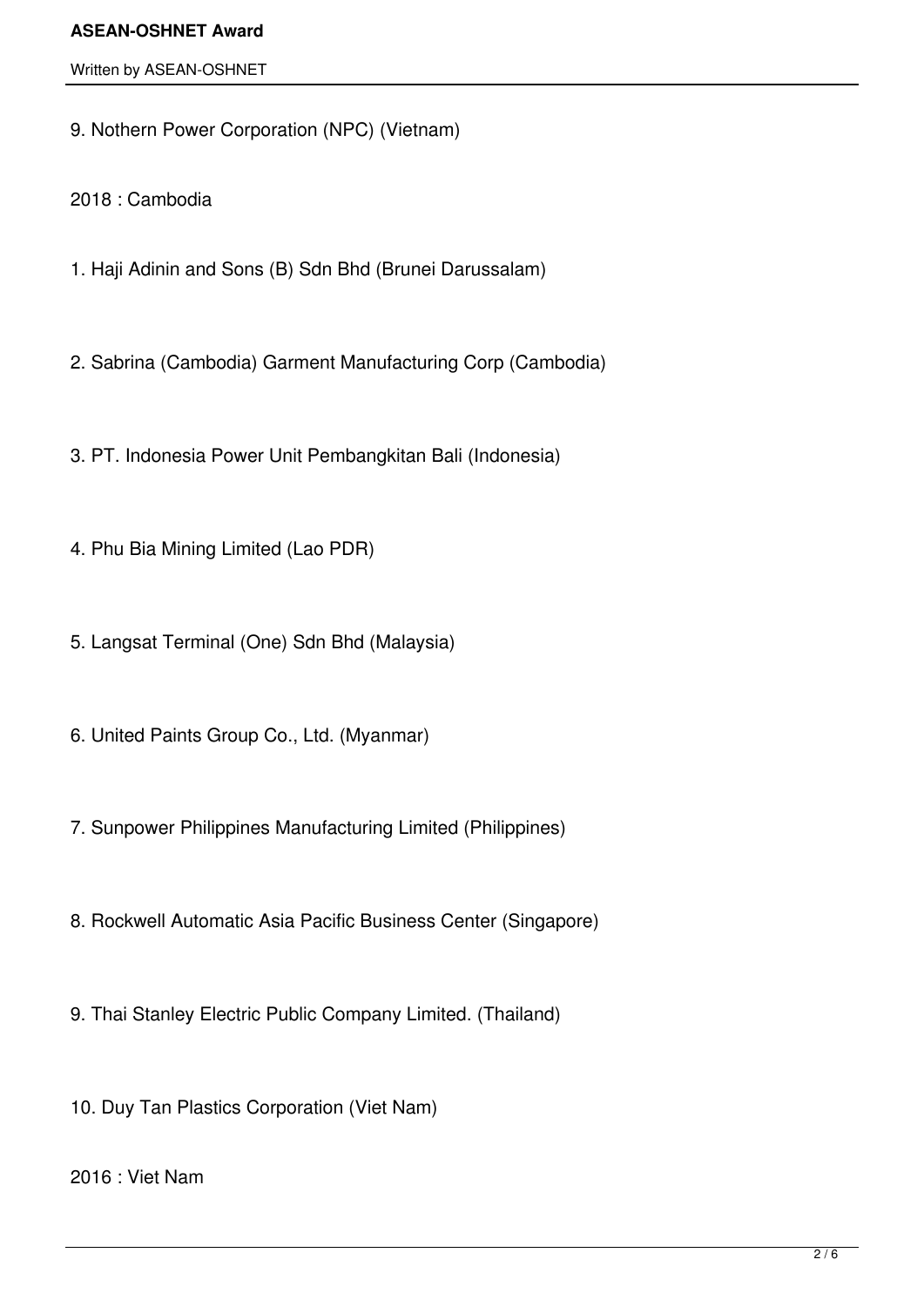Written by ASEAN-OSHNET

1. Cambo Hong Xing International Knitting Co. Ltd. (Cambodia)

2. PT Perusahaan Gas Negara (Indonesia)

3. BP Petronas Acetyls Sdn. Bhd. (Malaysia)

4. Fame Pharmaceuticals Industry Co. Ltd. (Myanmar)

5. Sunpower Philippines Manufacturing Ltd. (The Philippines)

6. Infineum Singapore Pte. Ltd. (Singapore)

7. Charoen Pokphand Foods Public Co. Ltd. (Banpru Feed Mill) (Thailand)

8. Ba Son Corporations (Viet Nam)

ASEAN-OSHNET Best Practices Award

2020 : Lao PDR

1. Laurelton Diamonds (Cambodia) co.,Ltd (Cambodia)

2. PT. Homeware International Indonesia (Indonesia)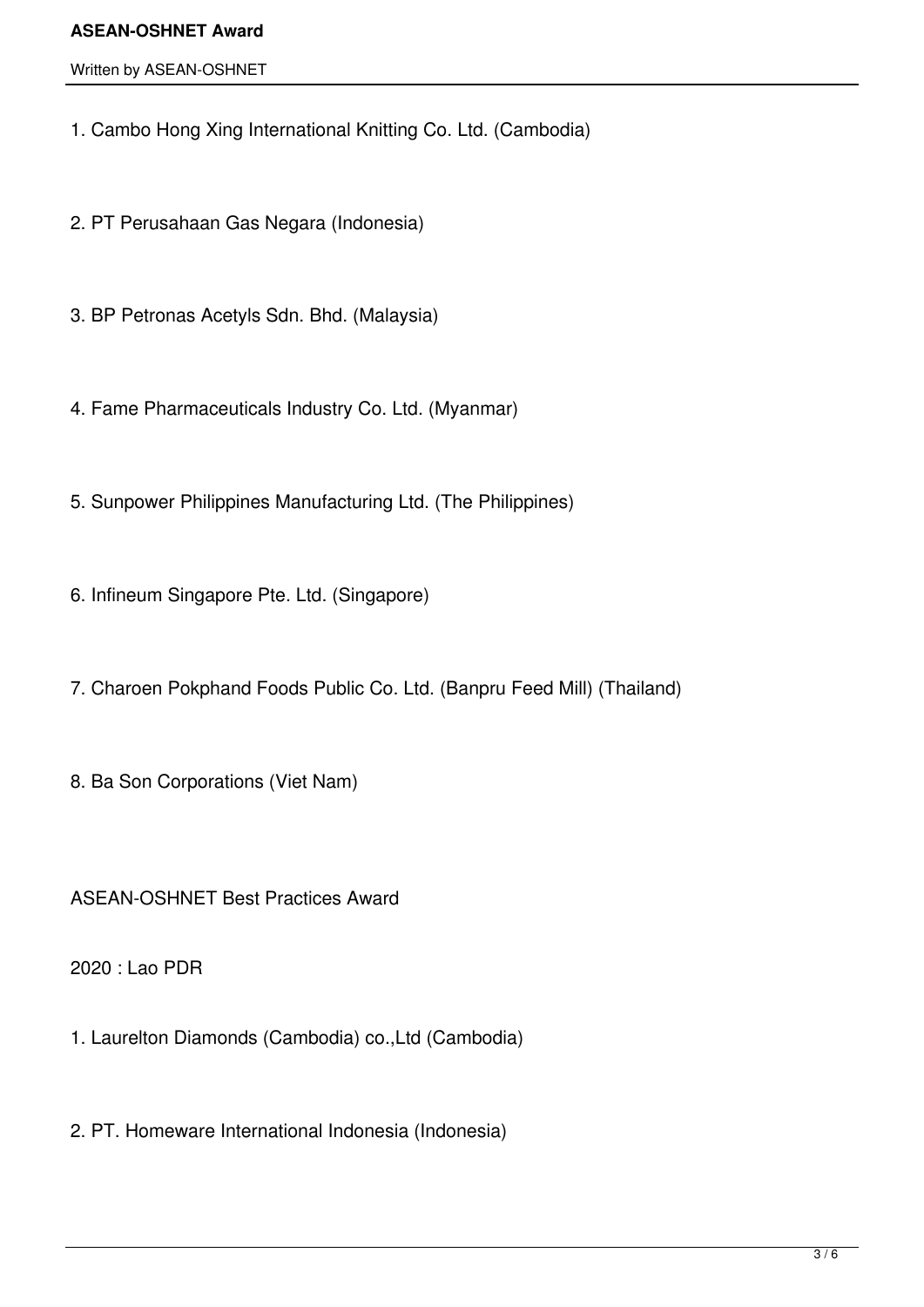#### Written by ASEAN-OSHNET

- 3. Burapha Agro-Forestry (Lao PDR)
- 4. FM Plastic Industries Sdn. Bhd. (Malaysia)
- 5. Jotun Myanmar Co., Ltd (Myanmar)
- 6. D'Homemakers Cafe (The Philippines)
- 7. Wee Chwee Huat Scaffolding & Construction Pte Ltd. (Singapore)
- 8. Nawa Intertech Company Limited (Thailand)
- 9. Dua Tieng Rubber Corporation (Vietnam)
- 2018 : Cambodia
- 1. PDS Meat Industries (B) Sdn Bhd (Brunei Darussalam)
- 2. Mong Reththy Group (Cambodia)
- 3. CV. Mubarokfood Cipta Delicia (Indonesia)
- 4. (Lao PDR)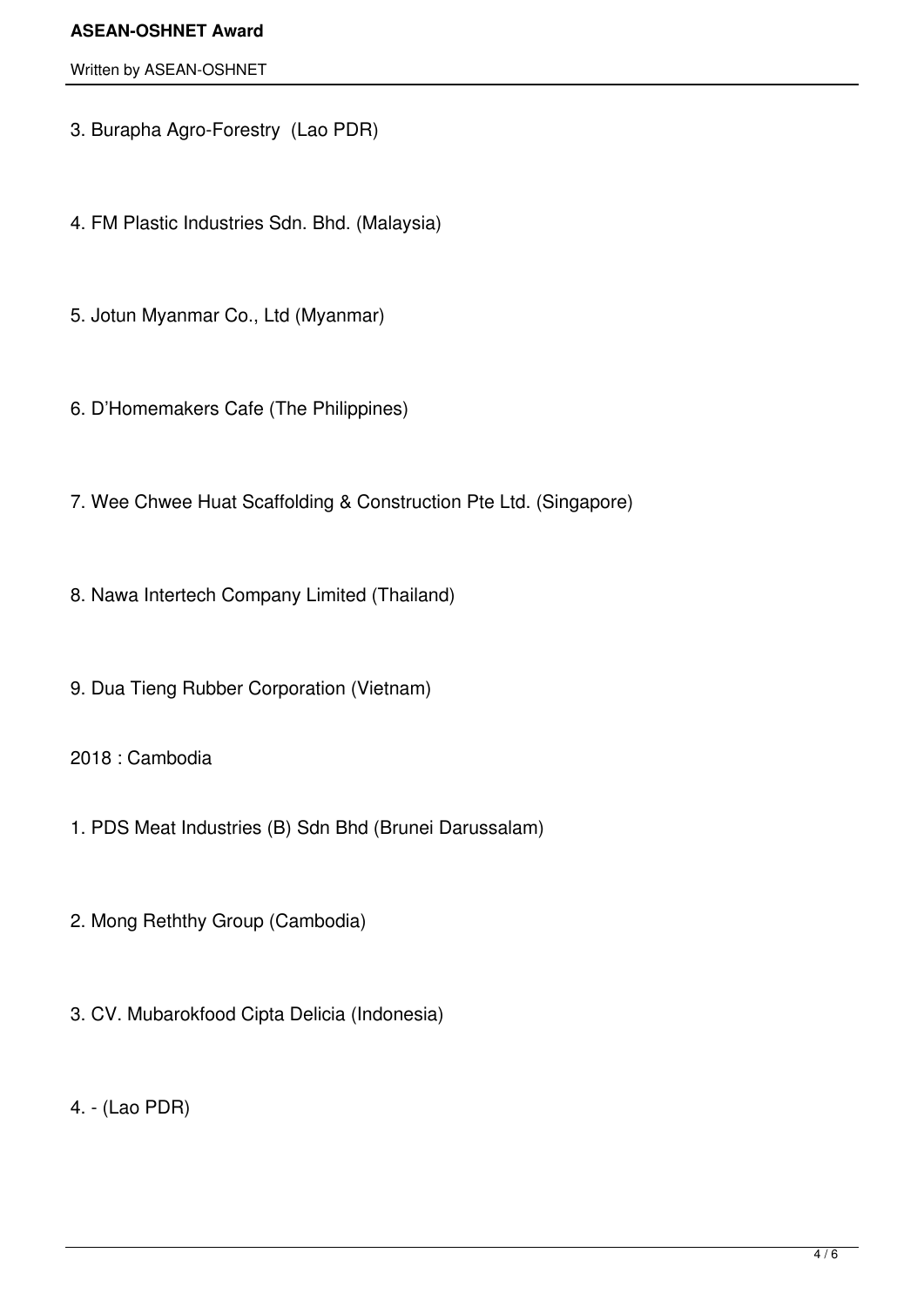Written by ASEAN-OSHNET

5. FYS Marketing Sdn Bhd (Malaysia)

6. Unilever (Myanmar) Co., Ltd. (Myanmar)

7. Bagnos Multi-Purpose Cooperative (Banna Blend Rice Coffee) (Philippines)

8. LSK Engineering (S) Pte Ltd (Singapore)

9. IRPC Public Company Limited (IRPC Ayutthaya Depot) (Thailand)

10. Cat Hai Joint-Stock Aquatic Processing & Service (Viet Nam)

2016 : Viet Nam

1. Gusteam Corporation Sdn. Bhd. (Malaysia)

2. Proven Technology Industry Co. Ltd. (Myanmar)

3. Myler Agribusiness Incorporated (The Philippines)

4. Teambuild Engineering & amp; Construction Pte. Ltd. (Singapore)

5. Minor Cheese Limited (Thailand)